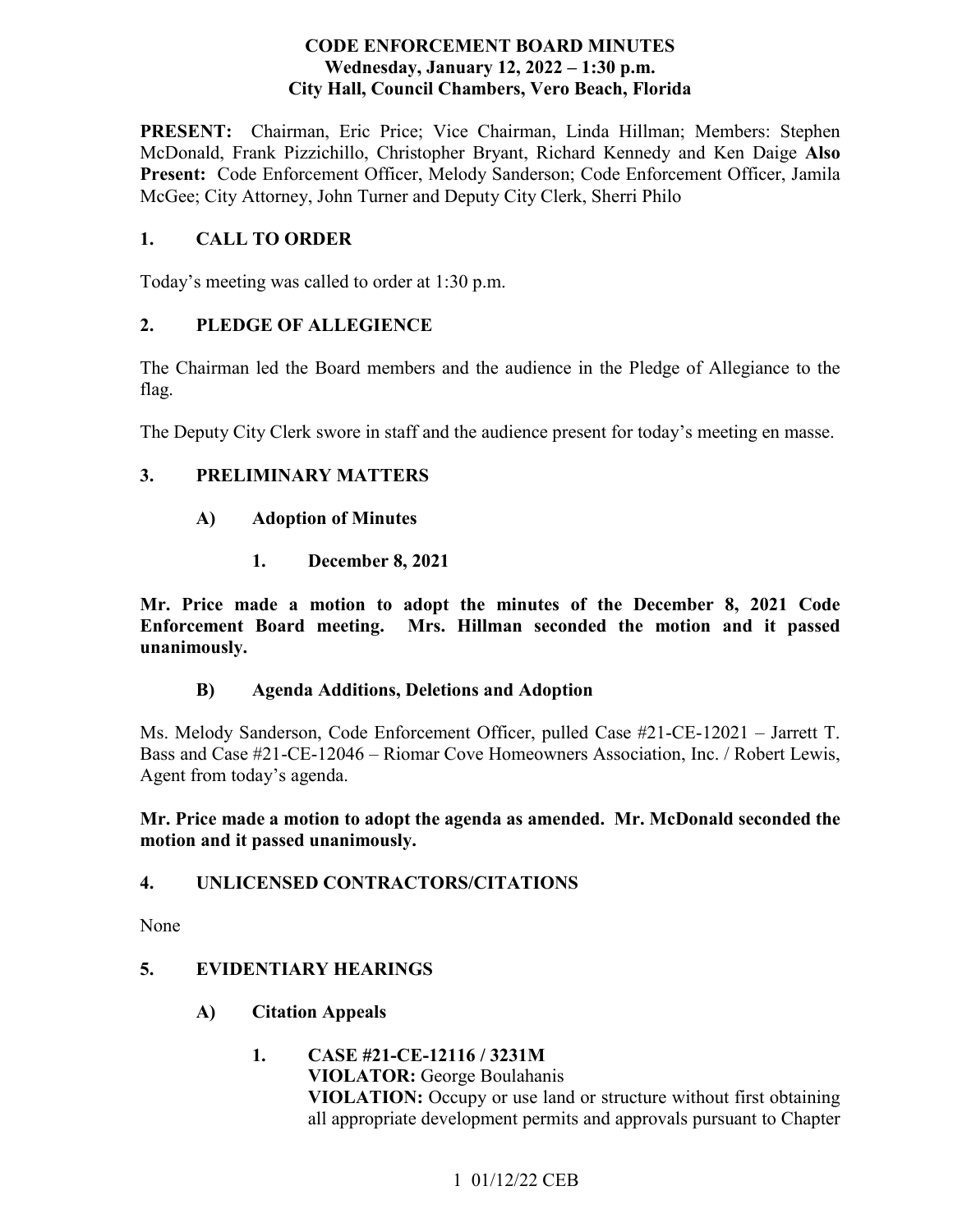conditions – Code Sections  $60.21$  (b)(2);  $60.24$  (4) 64, Article I, Development review and complying with their terms and

VIOLATION ADDRESS: 2625 10<sup>th</sup> Court, Vero Beach, Florida 32960

 conditions. This constitutes a violation as this is a multifamily residential use of three (3) Ms. Sanderson reported that the violation cited was for occupying or use of land or structure without first obtaining all appropriate development permits or approvals pursuant to Chapter 64, Article I, Development Review of the City Code, and complying with their terms and units of the property in R-1, Single-Family Residential Zoned District. She reported that Mr. Jeffries would be speaking on this case. Mr. Boulahanis is present today to appeal the citation and would be speaking first.

 Mr. George Boulahanis, property owner, who has been sworn in, stated that he purchased the home in the early 1990's from his father-in-law. His father-in-law purchased the home from deal with Mr. Ireland and he asked Mr. Ireland if this was legal. Basically, what Mr. Ireland told them was that during or after the war there was a shortage of housing and that this was River County and they don't have any record of any permits. He said that he told the County when they were transferred from the City to the County years ago. Mr. George Ireland. He said that he was present when his father-in-law was negotiating the allowed. He said the property is the same as it was since before the early 1990's so he was shocked to receive this citation. He stated that he did a search on the property with Indian that the building is there so there must be permits and he was told that the permits were lost

At this time, Mr. Jeffries entered the meeting.

Mr. Price asked Mr. Boulahanis to have a seat and allow Mr. Jeffries to speak.

Ms. Sanderson reported that this case was initiated on a complaint made to the Planning and Development Department. The property was for sale and someone realized that it had multiunits and it came to the attention of the Planning and Development Director.

At this time, the Deputy City Clerk swore in Mr. Jason Jeffries.

 the property was for sale as three (3) units in a Single-Family Zoning District. Upon research Code and that Zoning Code did allow apartments or multi-family on this property. However, zoned. The City atlas on file, which is dated 1970, shows this property as being a single- family structure. The Polk Directory dated 1996 showed a single address for this site and and they did not find any permits on file. It was City staff's determination that up until 1996 Mr. Jason Jeffries, Planning and Development Director, who has been sworn in, reported that of the information they have in the Planning and Development Department, staff found that the structures were built in 1940, which at that time the City was under the 1926 Zoning the 1948 Zoning Code zoned this property R-1, Single-Family Residential as it is currently that it was vacant. Staff also did research in their office, as well as the Indian River County Building Department for permits. He explained that all the records of the City were transferred to the Indian River County Building Department. Therefore, if any type of permits were issued on this property the County would have the information on microfiche or later, it has been a single-family structure and it was zoned single-family so there would not have been a legal way to convert it to three (3) units.

Mr. McDonald did not understand.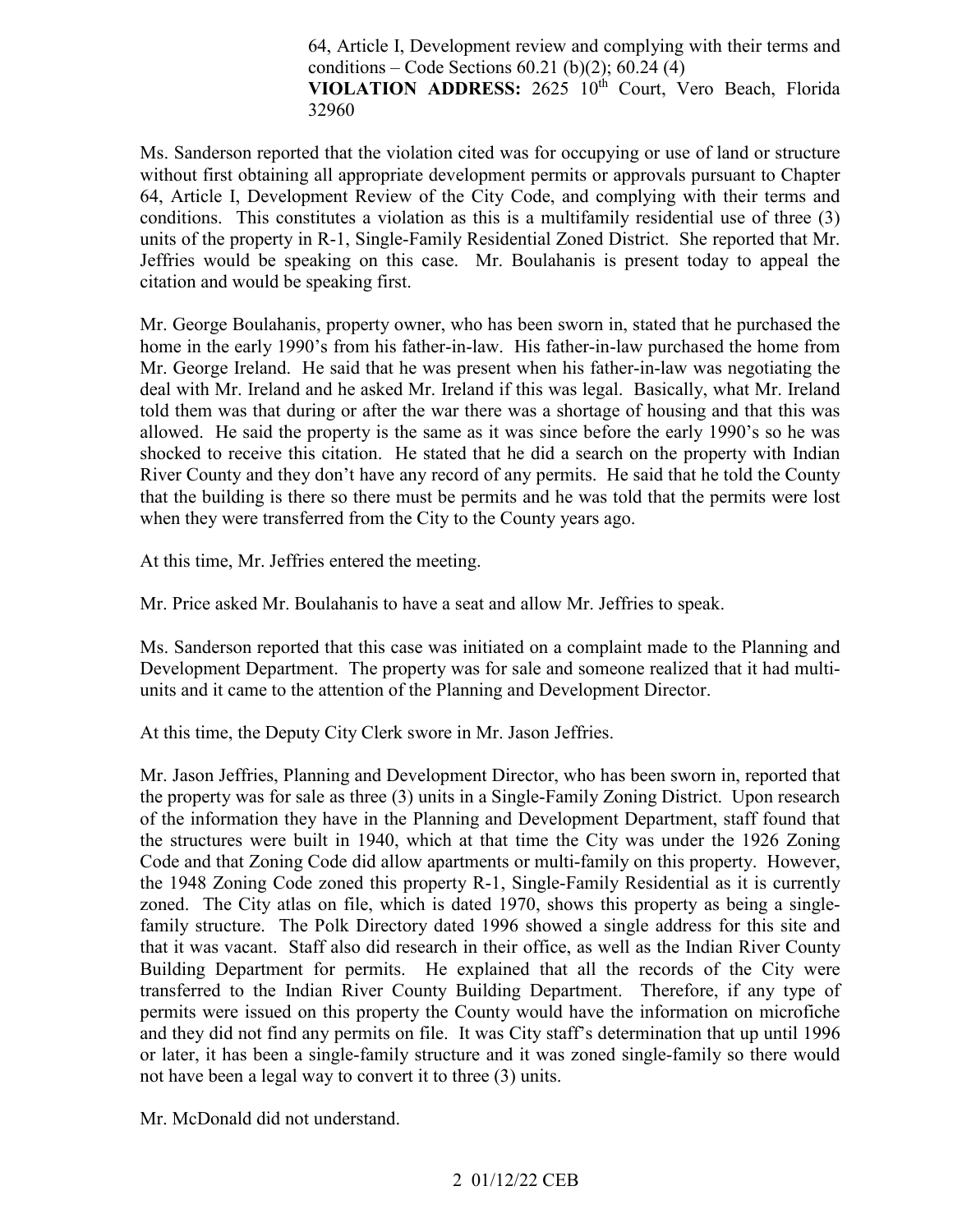Mr. Jeffries explained that it was zoned single-family in 1948.

Mr. McDonald asked was it the area that was zoned single-family or this particular house.

Mr. Jeffries said this property was zoned single-family in 1948. It shows in the City's records that in 1970 it was existing as single-family.

 Mr. McDonald asked how can you zone a multi-family unit to a single-family unit. He said this was built in 1940 under the 1928 zoning, which allowed multi-family.

Mr. Jeffries explained that you have to follow the rules at the time when you make the conversion.

Mr. McDonald said that doesn't make sense.

Mr. Pizzichillo asked are they paying taxes as a single-family or multi-family.

Mr. Jeffries reported that the Property Appraiser has this listed as a single-family.

 Mr. Pizzichillo said then all these years they were listed as single-family and have been paying less than they should have been paying.

Mr. Jeffries reported that the property is zoned as a single-family.

Mr. McDonald noted that it was built under the 1928 Zoning Code and multi-family was allowed under that Code.

 Mr. Jeffries explained that any changes made to a piece of property has to conform to the regulations as they currently exist.

Mr. McDonald asked what does Mr. Boulahanis have to do, tear it down.

Mr. Jeffries answered no. He explained that the single-family was converted to a duplex, which would have to be converted back to a single-family use.

 were repaying taxes as a single-family residence. Therefore, they are paying taxes as a Mr. Daige said when staff did the research and went to the Property Appraiser's office they single-family.

Mr. Jeffries said that is correct.

Mr. Daige asked Ms. Sanderson if she had photographs of the property.

 Ms. Sanderson thought that Mr. Jeffries also wanted to state that the property record card shows two (2) structures on the property. She said the house in the front is a duplex and the building in the back is the third unit.

 [Realtor.com](https://Realtor.com) and the Property Appraiser's website (on file in the City Clerk's office as At this time, Ms. Sanderson handed the Board information that she obtained from Exhibit A).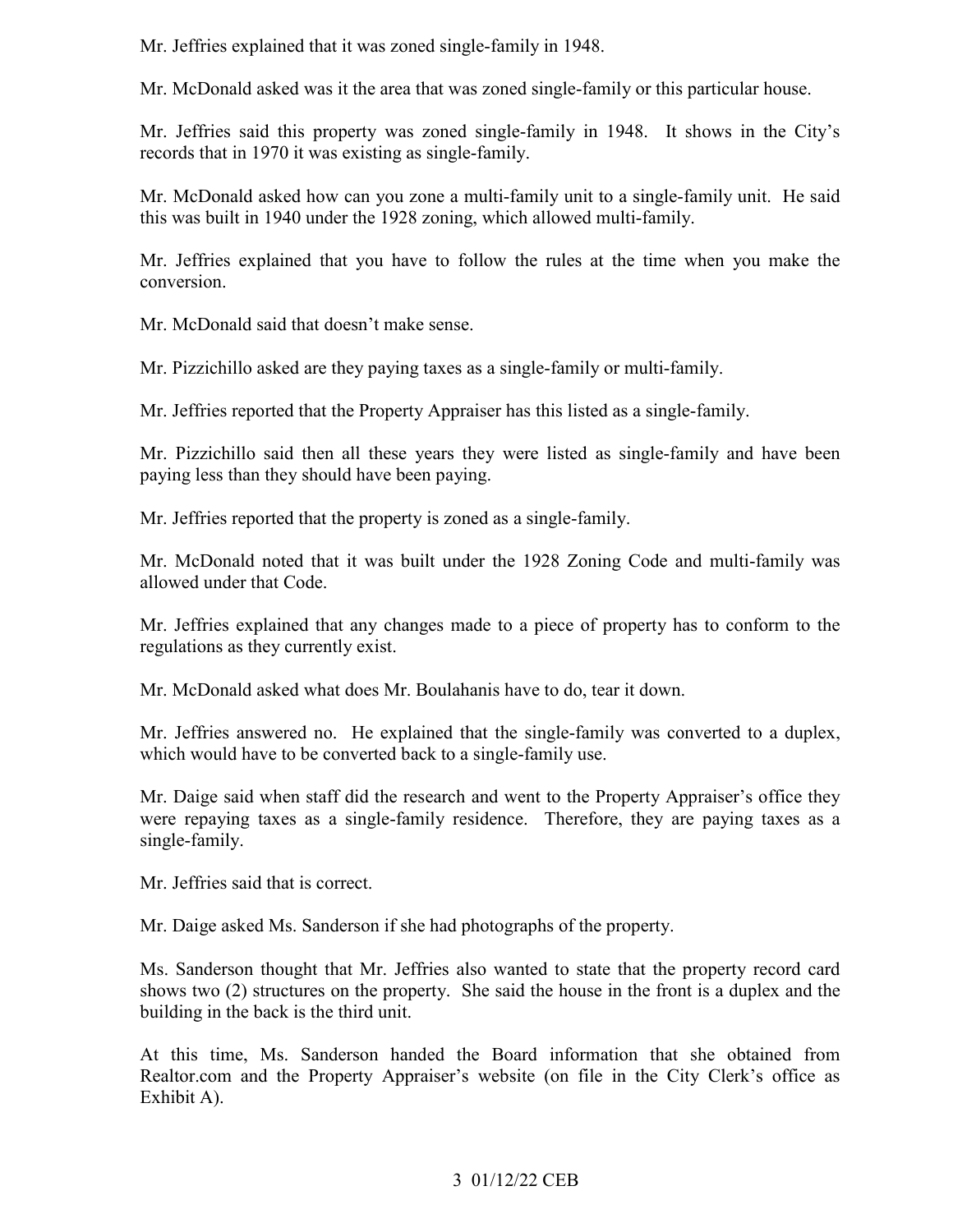in this zoning district. He said it appears from their research that the front structure was explained that the two (2) single-family structures can remain as two (2) individual single-Mr. Jeffries said the Property Appraiser does show two (2) constructed single-family structures built in 1940. He explained that they could continue to have the two (2) singlefamily structures, but the front unit was converted into a duplex, which is not a permitted use converted into a duplex and the structure in the back is a single-family structure. He family structures on this property. However, there are no permits or any type of documentation that the structure in the front was legally converted into a duplex. He said they did not find any record that any type of building or electrical permits were pulled.

Mr. McDonald questioned so there is no record of this anywhere.

Mr. Jeffries said that is correct.

Ms. Sanderson reported that the Utility Department only has one (1) meter on the property.

Mr. McDonald said they don't have any idea how this was built.

Mr. Jeffries said the two (2) structures were built in 1940.

Mrs. Hillman asked if she was correct that both structures were being taxed as one (1) piece of property.

Mr. Jeffries noted that the Property Appraiser has it listed as a single-family use.

- Mrs. Hillman questioned for both.
- Mr. Jeffries said that is correct.

Mr. Price asked Mr. Boulahanis when he purchased the property.

- Mr. Boulahanis said it was in 1991 or 1992.
- Mr. Price asked at that time, how many families were living on the property.
- Mr. Boulahanis answered three (3).
- Mr. Price asked how many families were living in the front building.
- Mr. Boulahanis answered two (2).
- Mr. Price asked how many were living in the back building.
- Mr. Boulahanis answered one (1).
- Mr. McDonald said Mr. Boulahanis mentioned in his opening remarks that records were lost.
- Mr. Boulahanis said that is what he was told.
- Mr. McDonald asked who told him that.
- Mr. Boulahanis said a person at the County.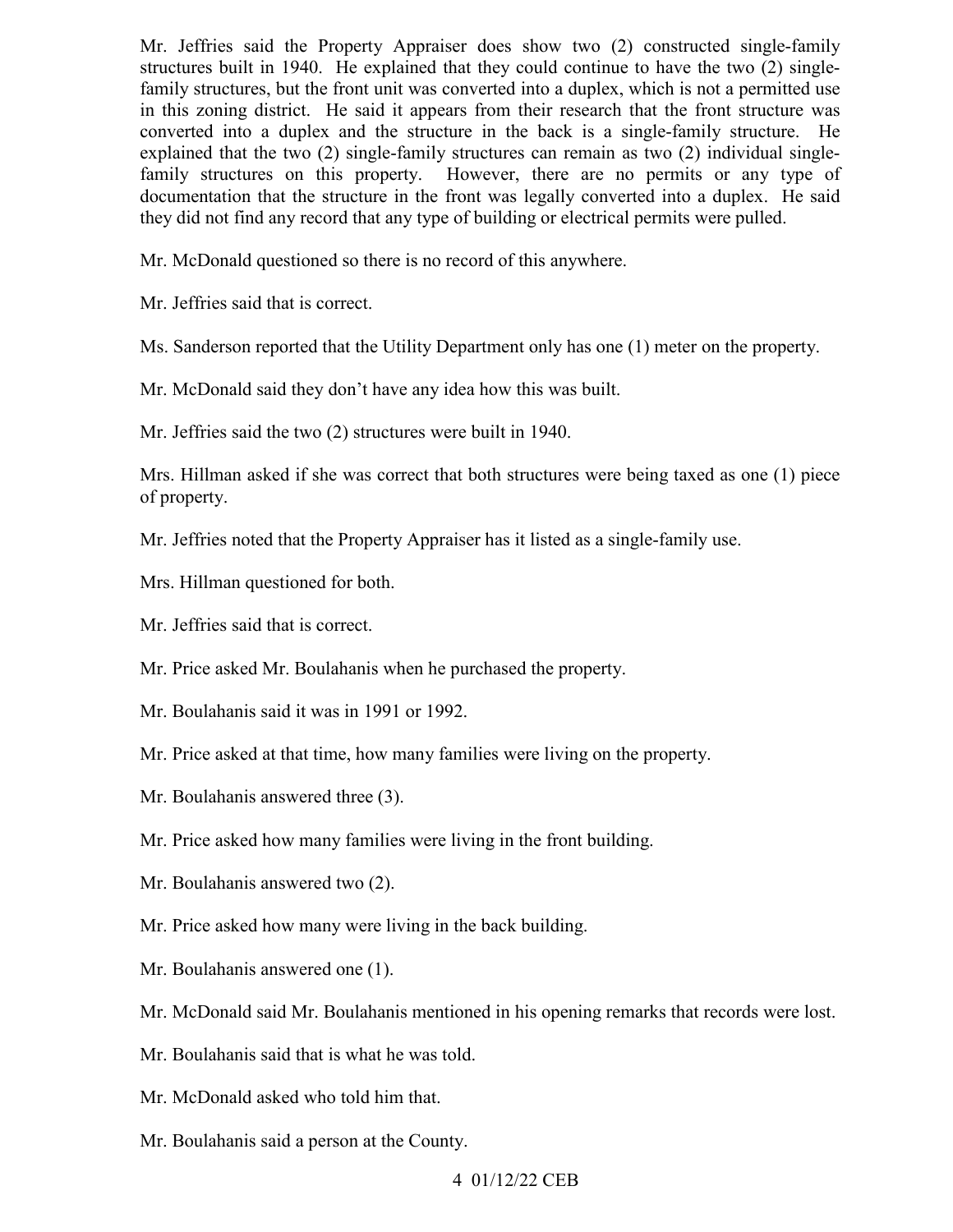Mr. Pizzichillo asked if he made any internal renovations on either structure.

Mr. Boulahanis answered no.

Mr. Pizzichillo questioned so you didn't do any plastering or electric work.

Mr. Boulahanis answered no.

Mr. Price said your statement was that you purchased the property as it is now.

Mr. Boulahanis said that is correct.

Mr. Price questioned and now you are trying to sell it.

Mr. Boulahanis said that he did try to sell it, but he has changed his mind.

 done and the property goes up for sale. What he is hearing is that there are three (3) units on Mr. Daige said this issue came to light since the property was up for sale. He said there are non-conforming structures on the property so this will come up again when a title search is the property that are all occupied. He said it sounds like some of the things are nonconforming because people are living there that shouldn't be living there.

Mr. Price said the title search didn't pick it up when Mr. Boulahanis purchased the property.

Mr. McDonald asked Mr. Boulahanis if he had a mortgage on the property when he purchased it.

Mr. Boulahanis said that he still does.

Mr. McDonald said then there was a title search done.

Ms. Sanderson noted that he purchased the property from his father-in-law.

Mr. Boulahanis said that he had to take out a mortgage in order to pay him.

 Mr. Price said the gray area here is if it was pre-existing as a three (3) family versus a two (2) family.

Mr. Bryant said it could have been made three (3) when it was built back in the 1940's.

 three (3) mailboxes, and an electric meter that they can charge the tenant for the electric. Mr. Boulahanis said they don't know. He reported that there are front doors, back doors,

 Mr. Pizzichillo said if it is being taxed as single-family then that is a starting point because as far as he is concerned they cannot sell the property as a one (1) family unit when in fact there are three  $(3)$  units. He said there is a severe conflict.

Mr. McDonald questioned the only solution being offered is to tear down the walls and turn it into a one (1) family unit with a separate building. He asked what is going to happen to the families.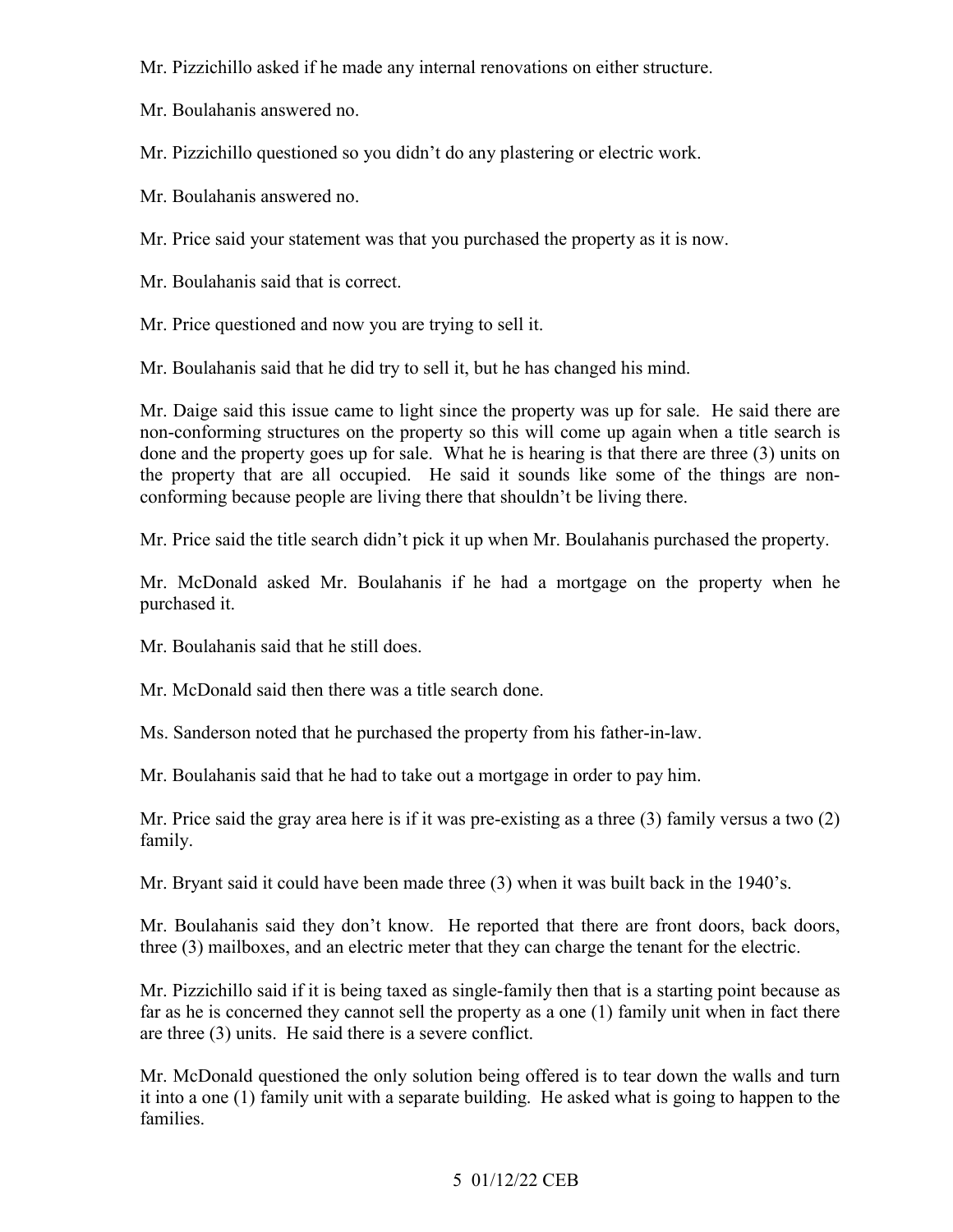Mr. Boulahanis said they are long-term tenants and he would need time to find them some place to live.

Mr. Bryant said that he doesn't know how it was constructed in 1940.

Mr. Price asked Mr. Boulahanis if he has any photographs of the property prior to him purchasing it.

 Mr. Pizzichillo said that he would like to see a picture of the buildings because it could give them some idea of when they were built.

At this time, Mr. McDonald passed down the information submitted as Exhibit A to Mr. Pizzichillo.

Mr. Price said the Board can't change the Code and they can't make the City accept this one way or the other.

Mr. McDonald asked if there was any type of exemption possible.

Mr. Pizzichillo asked Mr. Turner if they could go into closed session to speak with him.

Mr. John Turner, City Attorney, said they have two (2) separate units on the property. The problem is that the front unit was converted from a single-family to a duplex, which is multifamily and the area is not zoned for that use.

Mr. McDonald asked do they know when it was converted.

Mr. Turner said they don't have any facts on when it was done. There is no evidence to show who or when it was converted so at the present time it is non-conforming.

Mr. Price said if they had proof that it was done before 1948 then it would be grandfathered in.

Mr. Turner said they don't have any proof.

Mr. McDonald said they don't have any proof that it wasn't.

Mr. Turner said the evidence has established what the condition is, the history of the zoning, and what the condition is today. If it is a non-conforming use of the property then that has to be addressed.

Mr. McDonald said if this was originally built in 1940 as two (2) units and they don't have any indication that it wasn't…

Mr. Turner said there were two (2) units.

Mr. McDonald said two (2) separate buildings with two (2) units within one building.

 Mr. Turner explained that the presumption is that the duplex was permitted or authorized at the time in the 1940's then it is going to be grandfathered in at the present day and there is no violation.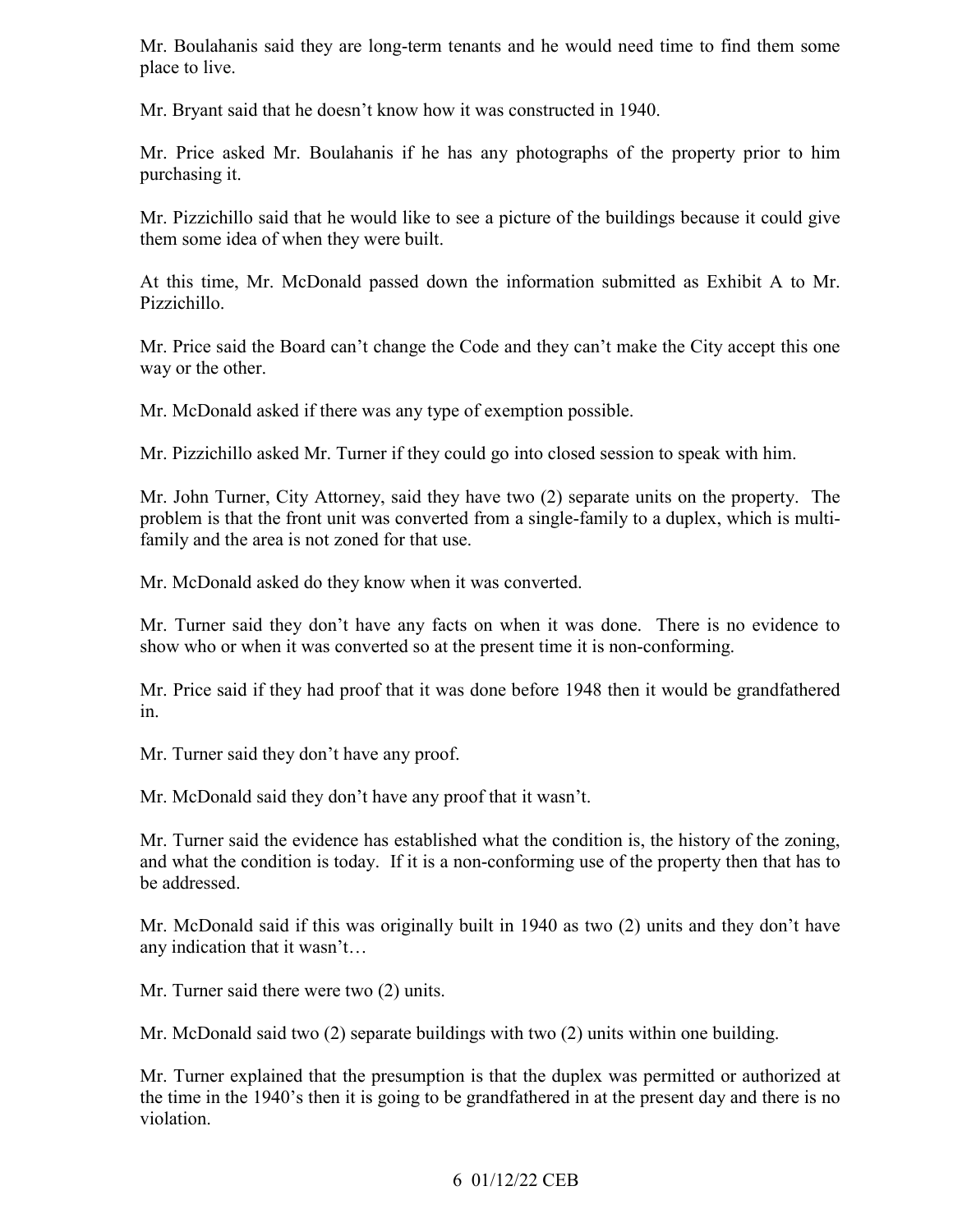Mr. McDonald said they don't have any information of any kind to prove that.

Mr. Bryant said it would have to be up to Mr. Boulahanis to prove that.

 Mr. Price felt that the Board should give him time to prove this one way or the other. He asked what kind of proof would Mr. Boulahanis need to prove that it was a duplex prior to 1948.

Mr. Jeffries answered permit records, plans, etc.

Mr. Price asked how common is it to get plans that far back.

Mr. Jeffries said it is common. He said their records go back to the 1940's and even the  $1930's.$ 

Mr. McDonald asked about seeing the original plans.

Mr. Jeffries explained that the plans would just show the elevation.

Mr. McDonald said so there would be no specifics about when it was a duplex.

 structure appeared to be a single-family residential structure. He said that normally a duplex has two (2) front doors and this building does not have that. Mr. Jeffries said that is correct. He said in looking at the pictures of the building, the

Mr. McDonald asked were there permits pulled from 1940 to now that indicates there was any change to the building.

Mr. Jeffries answered no. He reported that if the building was damaged and they were to come in and request to build the structure, Chapter 64 of the City Code states that the burden of proof is on the property owner to prove that it was constructed in that manner in order to be able to reconstruct it in a non-conforming status.

Mr. McDonald asked if there are no plans, what is Mr. Boulahanis supposed to do.

 Mr. Jeffries said City staff has done everything they could in looking for records and they couldn't find anything that shows that the front unit was a duplex.

Mr. Price said you are not showing that it wasn't either.

looked like it was built as a duplex they would concede that it was built as a duplex. Mr. Jeffries said in his professional judgement, if you looked at the structure and it obviously However, it appears to be a single-family structure. It is just that they took the front two  $(2)$ rooms and divided them off from the rest of the structure.

 something about when the building was actually built and how many units were in it. Mr. Pizzichillo asked Mr. Turner if it was possible that a title search could tell the Board

Mr. Turner said that he was not sure.

 Mr. Pizzichillo asked would the information be on the deed. He asked Mr. Jeffries if he researched the deed.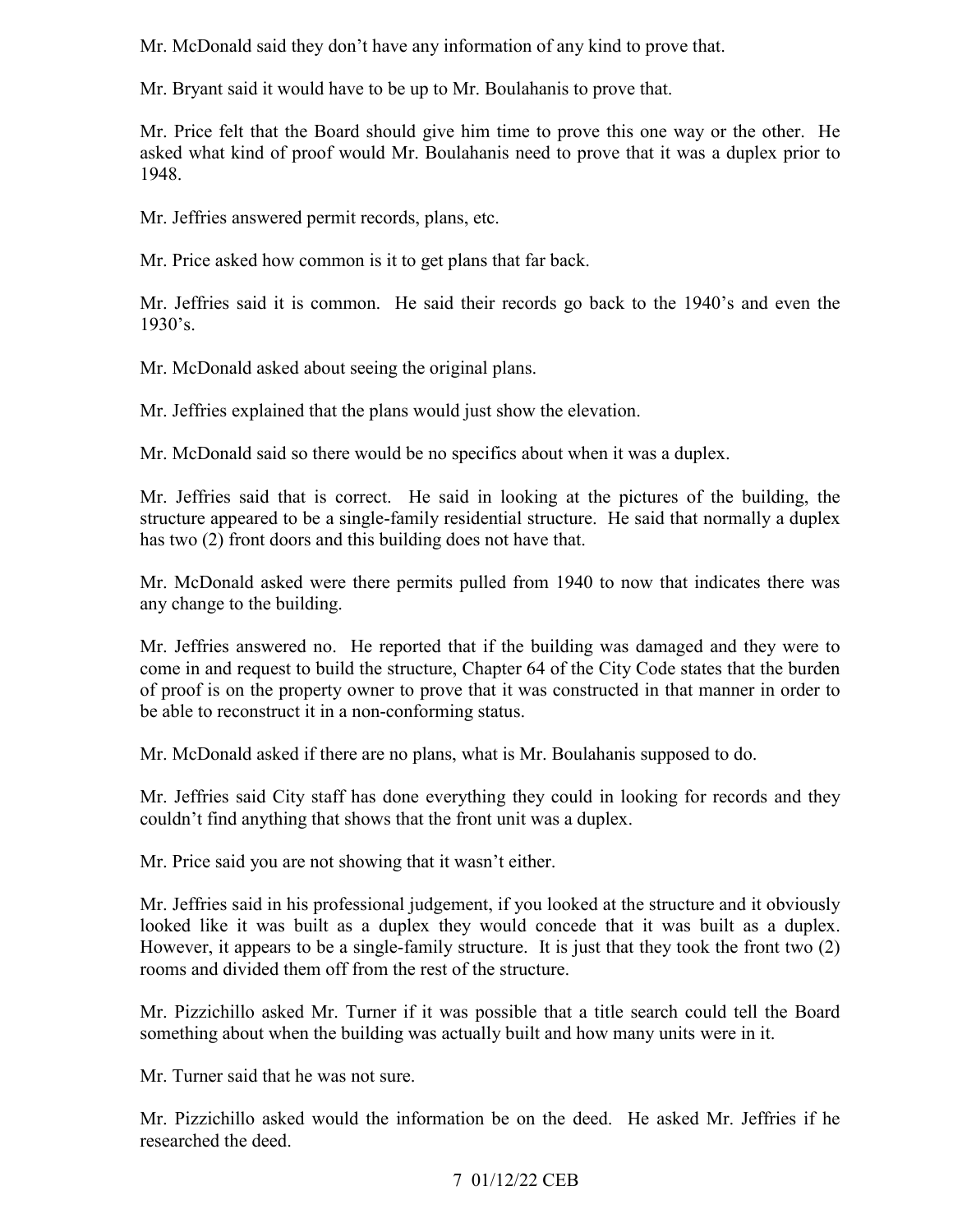Mr. Jeffries answered no. He explained that deeds normally just reference the lot number, block number, subdivision, etc.

Mr. Price questioned so the City does not have any plans when the building was originally built.

Mr. Jeffries said that is correct.

Mr. Price asked are they sure that the building in the back was always single-family.

Mr. Jeffries said that is what the Property Appraiser records show. It shows that the building was built in 1940, that it was 822 square feet with one (1) bathroom and one (1) bedroom, a total of three (3) rooms.

Mr. Price asked does it show two (2) kitchens for the other building.

 bedrooms. He said so how could they have two (2) units with only one (1) bathroom. Mr. Jeffries said the front unit shows 1,038 square feet with one (1) bathroom and two (2)

Mr. Price asked what proof would Mr. Boulahanis need that there was a duplex in front prior to 1948.

Mr. Jeffries said if the Board wanted to give Mr. Boulahanis more time to research, he could check to see if the Historical Society or the Library has the old Sandler Maps. He said that he doesn't know how long Sandler Maps were done for the Vero Beach area, but they would have sufficient information.

Mr. Price asked what about notarized statements from the neighbors.

Mr. Jeffries noted that they would need to find someone who knew it was a duplex prior to 1948. He explained that they just need sufficient information to determine that it was legally established, which they haven't found yet.

Mr. McDonald asked is there any way he could apply for some type of exemption.

Mr. Jeffries answered no.

Mr. McDonald questioned so there is no variance.

Mr. Jeffries answered no. He explained that they can't violate the City's intensity requirements.

 Mr. Daige said the other thing is that they have three (3) units and it shows on the tax records that they are collecting taxes for one (1) unit.

Mr. McDonald said they think that, but he hasn't seen any evidence of that.

Mr. Boulahanis said there are three (3) bathrooms on the property, one (1) in each unit.

Mr. Pizzichillo questioned how many kitchens.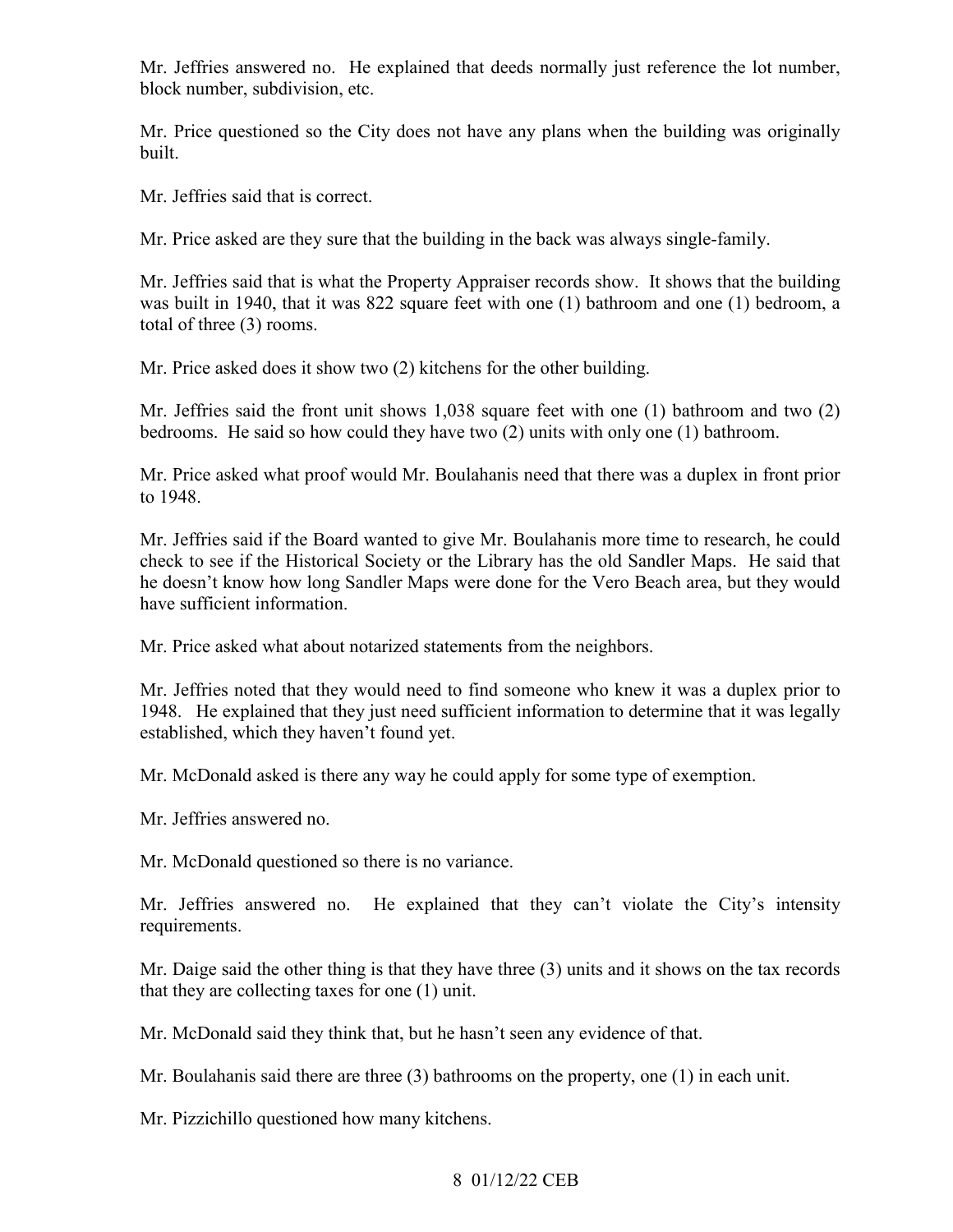Mr. Boulahanis said there are two (2) kitchens in the front building and one (1) kitchen in the back building.

Mr. Pizzichillo questioned the number of bedrooms.

Mr. Boulahanis said one unit in the front building has two (2) bedrooms and the other unit has one (1) bedroom.

 Mr. Price said the Board wants to believe what Mr. Boulahanis is saying, but they can't go by proof to the City that it was a duplex prior to 1948 and he didn't know if Mr. Boulahanis what he is saying. The worst case is that Mr. Boulahanis would have to kick someone out of the front building and convert it back to single-family. The other option is to provide enough could do that.

Mr. Boulahanis said it doesn't look very promising.

 that the Board would either give him more time to try to provide proof or the Board would Boulahanis was saying was true that it was done before 1948 then he would have to prove Mr. Price said there are records that the Library might have. He explained to Mr. Boulahanis have to tell him that he is in violation and it has to be rectified and if not then he would be fined. He said the Board cannot change the Code. He did not think that Mr. Boulahanis wanted to tear out a bathroom and a kitchen or kick out his tenants. He said if what Mr. that to the City.

Mr. Pizzichillo felt that the Board should give him a reasonable amount of time to do some research.

 Mr. Daige agreed. He said if it turns out that it was just not going to work it would give him time to figure out what he is going to do with the people who are currently living on the property. He asked Ms. Sanderson if the penalty was due now on the property.

Ms. Sanderson answered no. She explained that a penalty was assessed, but if he has time to prove his case …

Mr. Daige said that he would like to give him time, but he doesn't want to see a penalty to keep accruing.

 Mr. Bryant asked what are the lease terms for the two (2) tenants in the front building. He asked when does their lease term expire.

Mr. Boulahanis said that he did not have the exact date with him, but it is renewed every summer.

Mr. Pizzichillo suggested that Mr. Boulahanis do some research on this.

 Mr. Boulahanis said that he wants to do some research, but it doesn't look promising. He he doesn't want any trouble. He just wants to do what he is supposed to do and get it right. said that he doesn't think this is fair, but life isn't fair and he understands that. He said that

 illegally. Mr. Price said if the property was modified after 1948 and there are no permits it was done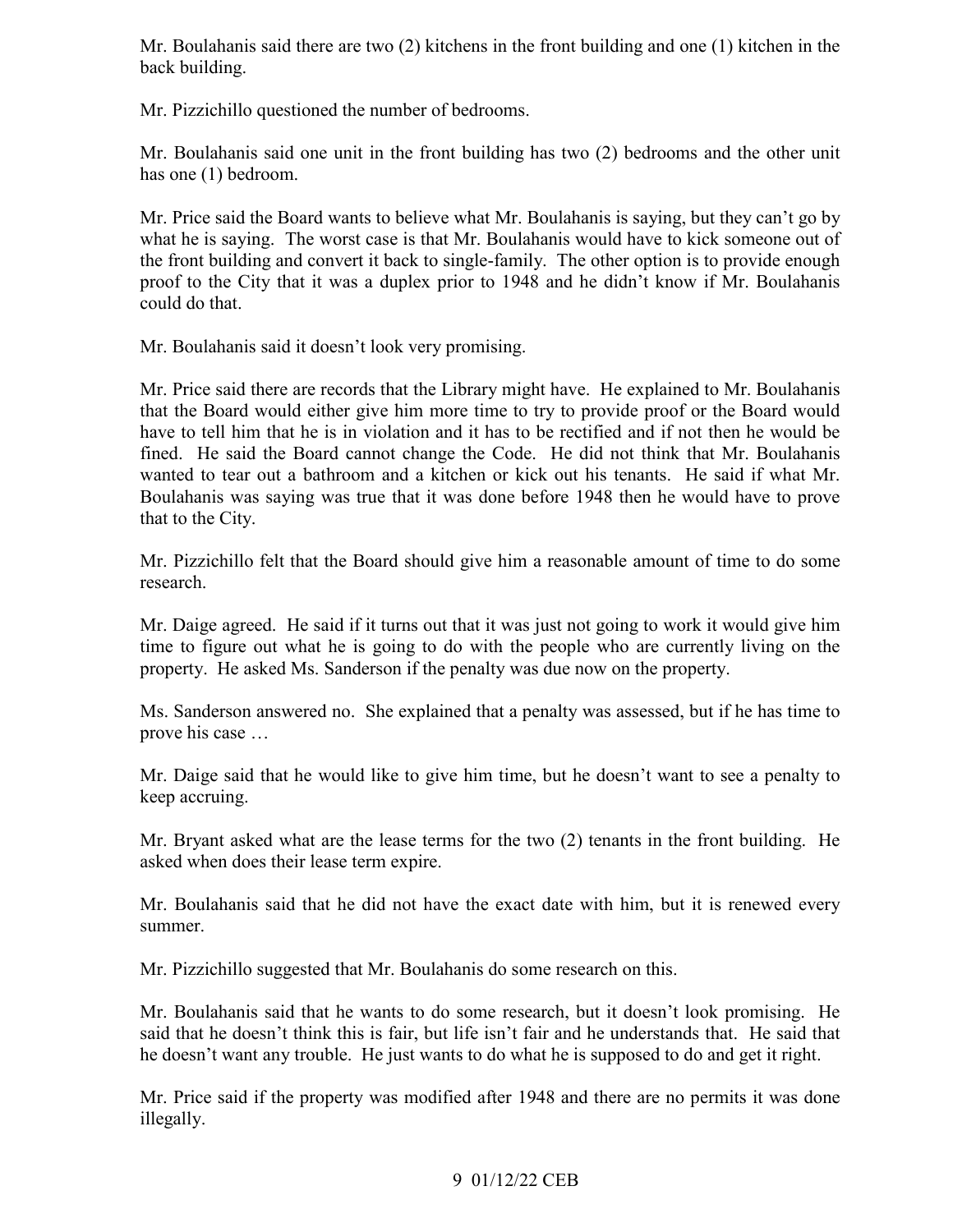Mr. Boulahanis said that he could not testify to anything before the 1990's. He said the only knowledge he had was what he was told by the previous owner.

 department at the Library. Mr. Price said that Mr. Jeffries suggested that Mr. Boulahanis check with the genealogy

Mr. Pizzichillo said the Census Bureau might have some information.

Mr. Daige said that he was fine with allowing at least 120-days because there are people living in the unit and it is hard to find a place to rent right now. He said that he is okay with allowing 120-days and if the Board feels more time is needed, he is okay with that as well.

 Mr. McDonald said what they have is a situation where the City is not able to demonstrate that this is a violation and he felt that went beyond unfair. He said that they have a situation where the City is stating that there is no proof and therefore he is in violation.

Mr. Pizzichillo said maybe the burden of proof is on both entities, the individual and the City.

Mr. Price said the burden of proof is on the property owner.

 what they are bringing forward. It is up to the property owner to state that he has the right to and by providing evidence to bring the case before the Board. It is then that the defendant has to establish a defense as to why it is not a violation. Mr. Turner explained that the City has the burden to bring the charge forward based upon reasonable investigation of the facts and to present those facts to the Board to establish a case or a reasonable basis for bringing the case forward and this particular case shows that this unit is not in compliance under the current zoning, so it cannot be used as a duplex. That is continue using this as multi-family because it was built before the current zoning was adopted. If he could establish that it was built before then that would be his defense. If the property owner presented that case and the evidence establishes that he has a defense then there would be a finding of no violation. In a sense there is an initial burden on the Code Enforcement Officer to come forward with the case based upon a reasonable investigation

has to establish a defense as to why it is not a violation.<br>Mr. McDonald said the only facts that have been brought forward is that this house was built in 1940.

 decision. It can't be anything that is irrelevant. It has to be facts that they can rely on that Mr. Turner said the Board has to review the facts that are presented to them to make a are presented to them under oath to make their findings.

Mr. Price questioned so the Board could still give him 120-days.

Mr. Turner answered yes. He explained that the Board has the authority to allow time to investigate, to correct, etc. The question is the burden of proof. He said the Board has to be satisfied that based upon the evidence to make a finding. It has to be based upon something and someone has to bring that information to the Board in a proper setting in compliance with due process.

Mr. Price questioned Mr. Boulahanis' statement.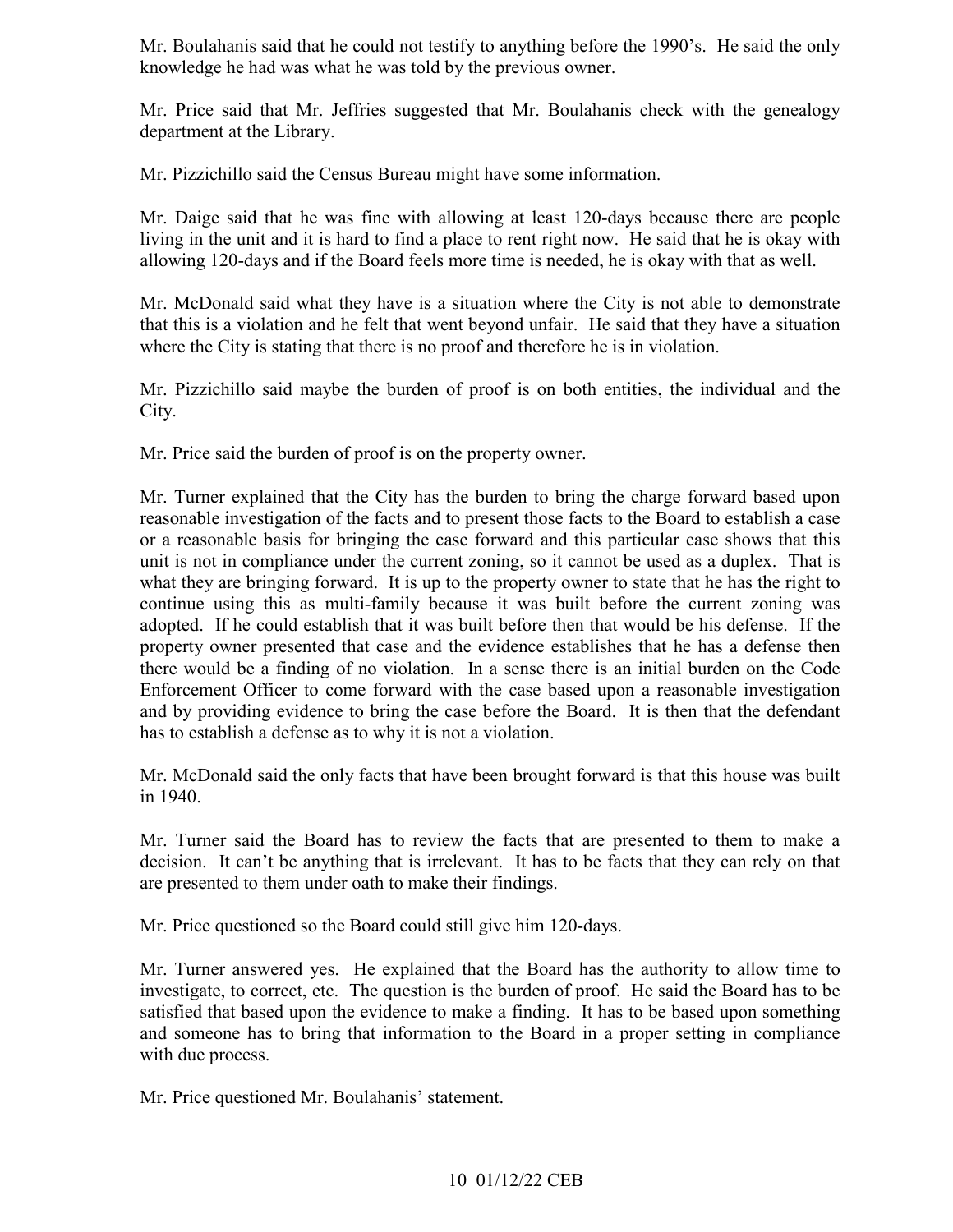Mr. Turner said Mr. Boulahanis' statement is as credible as Ms. Sanderson's statement because it is done under oath subject to cross examination and the Board makes the determination as to credibility.

 Mr. Price said so the Board could throw the case out. They could state that they believe Mr. Boulahanis.

Mr. Turner said the Board could do that.

Mr. Price said even if the Board threw this case out, it would still come back before the Board because the property is zoned as R-1.

 to find more information and if it works out for him that would be fantastic. Mr. Daige felt Mr. Daige said it will come back up again. He said that he wanted to make sure that the individual could work with the Code Enforcement Department and the Planning and Development Department, as well as check with some of the suggestions given for him to try that 120-days was sufficient.

# Mr. Price made a motion to give him (Mr. Boulahanis) until May 10<sup>th</sup>.<br>There was no second made to this motion.

Mr. Price explained that they are giving him time to see if he can give the Board any proof.

 Mrs. Hillman said they would be giving him 120-days for research. It is her opinion that it is up to the property owner to prove that in fact it was a duplex from the 1940's.

Mr. McDonald said that is not what Mr. Turner said. What Mr. Turner said was that the City is obliged to present facts that this is in violation. Mr. McDonald said all the City has provided was that it was built in 1940. He said there are no permits, which could also be assumed that there were no changes, which the Board could then conclude that it was a duplex from day one.

Mr. Tuner requested a 10-minute break.

The Board took a break at 2:14 p.m. and the meeting reconvened at 2:24 p.m.

 Mr. Turner read in part Code Section 2 (q) – Board Determination, *"The determination of the city. If the board finds the violator responsible for a correctable violation, the board shall costs, absent reversal of the board's findings after an appeal."* He said that is what the Board's job is today. He then read in part Code Section 64.27 (q) – Nonconforming *board for purposes of a contested code enforcement citation shall be limited to fact-finding as to whether or not the violation alleged did occur or exits and, if so, whether the person or entity named in the citation is responsible for that violation. The findings and determination of the board shall be based on a preponderance of the evidence presented at the hearing and the interpretation and application of the code provisions alleged to be violated as such interpretation and application is determined by the designated administrative authority of the determine a reasonable time period within which correction of the violation must be made ….. If the Board finds that the violator is not responsible for the violation alleged in the code enforcement citation, the violator shall not be liable for the payment of any civil penalty or*  structures and premises, *"The burden shall be on the applicant* (in this case the violator) *to establish by establish by competent substantial evidence the location, dimensions, area and*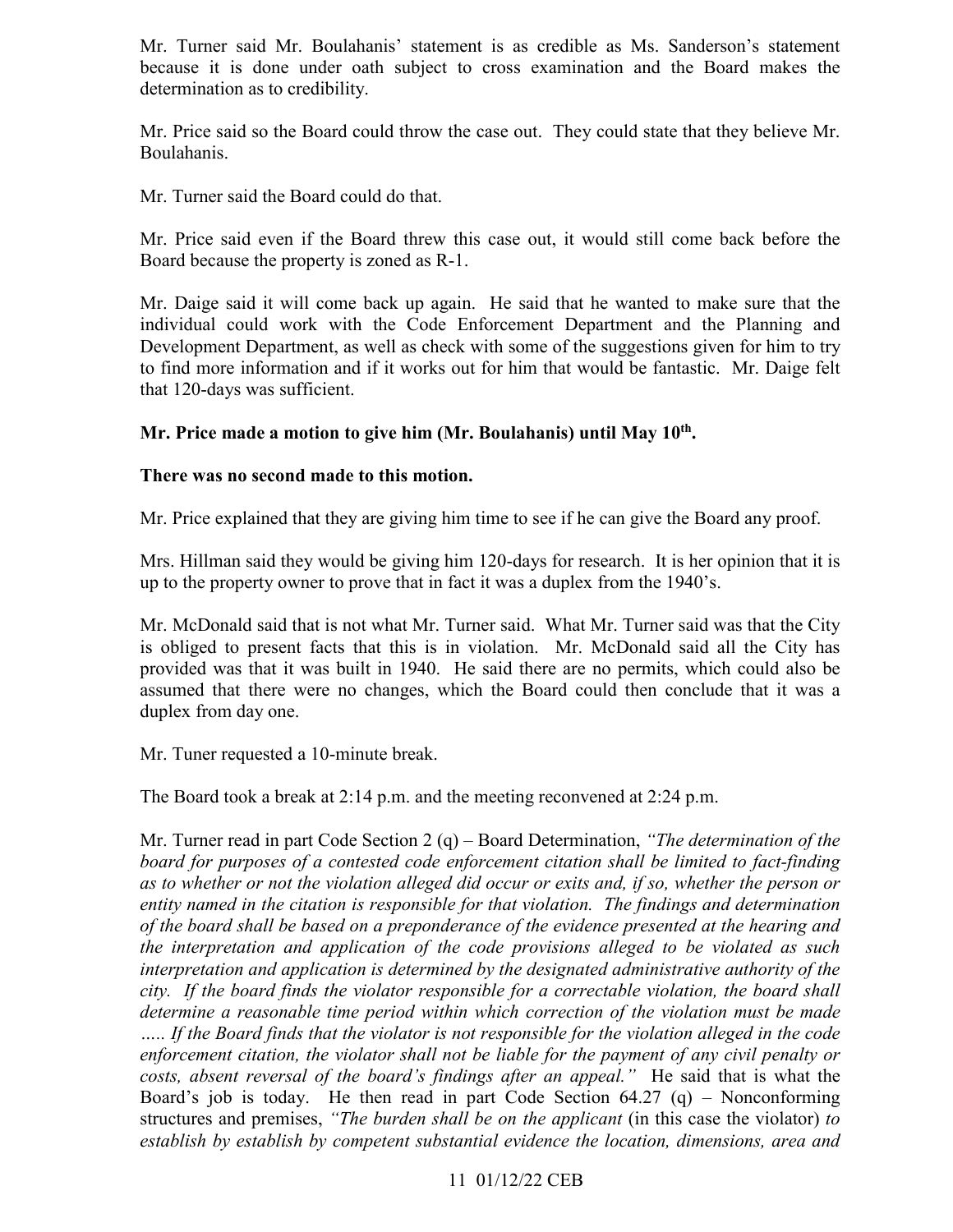*building plans and proposed building plans, certified copies from the public records…"* He *cubical content of a structure as it existed pre-damage,"* or precondition*.* Mr. Turner said that he added the word "precondition" to this sentence. He then continued, *"The city may require reasonable supporting information from the site plan applicant, including without limitation, pre-existing and new surveys, copies of pre-existing building plans and proposed*  said that is what Mr. Jeffries was referring to. He said they have the complaint brought by Code Enforcement of the violation and what that complaint is based on. That evidence is presented to the Board for their consideration. Then they have the defense of the violator who stated that is the way it was before he bought it. He said that is what the Board has to consider. They also have to consider for approving a non-conforming structure, the provisions of the Land Development Code that the property owner has to prove it. He has to bring that evidence forward. Mr. Turner said it was his opinion that is proper consideration to be entered into deliberations.

Mr. Price said it almost sounds like Mr. Boulahanis just needs to prove that he didn't turn the building into a duplex.

Mr. Turner thought the issue was what the building was before 1948 when the zoning code was changed. If Mr. Boulahanis brings in evidence that shows it existed that way before the zoning code was changed, that would be his defense. He said the Board has to believe by preponderance of the evidence.

 there is no evidence of any changes. He said logic says that it was always a duplex and Mr. McDonald felt that the only evidence they have is that the house was built in 1940 and therefore it is not in violation.

 Mr. Turner wondered if there was a condition that could be an order entered that if this to be corrected and brought back to single-family. property was ever sold, transferred, assigned, etc., or if its use has changed that it would have

to be corrected and brought back to single-family.<br>Mr. McDonald said that makes sense. He said that is exactly what he would like to do.

Mr. Jeffries felt a reasonable solution would be to allow a long period of time to be in conformance or if sold maybe they could use a Code Enforcement Agreement.

Mr. McDonald felt that Mr. Turner's recommendation was the way the Board should go, which would be some type of amendment or exemption that states as long as Mr. Boulahanis owns the property he is exempt from this rule and if it changes hands in any way then the new owner would be held responsible.

#### **Mr. McDonald made a motion that this violation be tabled indefinitely for the period of ownership of Mr. Boulahanis and that the fines be waived for him, but if this property changes hands that the new owner would be required to meet the R-1 zoning requirements.**

 residence and it is only being taxed as a single-family. He felt to have the proper tax on it, assessed properly and if there is a problem the Tax Assessor needs to find out from the City. Mr. Daige said it is out in the open that the property is non-conforming and the Board has questions on that. He said there are three (3) units on the property, a duplex and a single because the City collects ad valorem taxes, they need to make sure that these properties are It is out in the open so they can't just push it aside. He said it is the City's responsibility to handle this matter.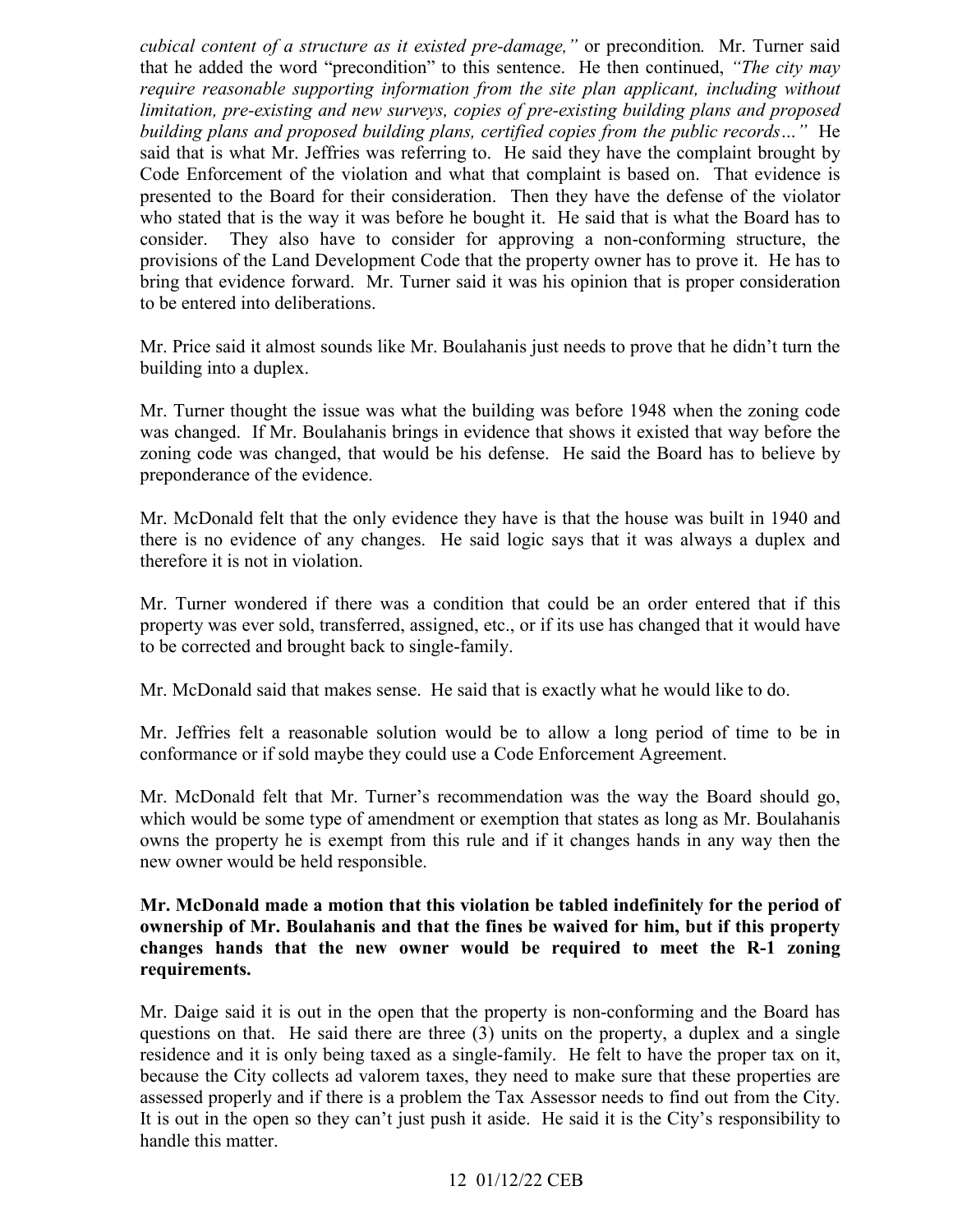Mrs. Hillman said the problem that she has is that they were going to push this off onto new owners to rectify the problem that is here and has been here.

 Mr. McDonald said they don't know that there is a problem. That is the point. He said this could be in compliance. They just don't have any records that indicate that one way or the other.

 but all that will come together as they are looking into it. That is why he said 120-days. Mr. Daige said that he would prefer just to give time, and he thinks 120-days is reasonable, to give them time to work with the proper people to figure out what is going on and if it's not going to work it is not going to work. We are not going to put stipulations on it. Let's just give him some time, there are no fines occurring, and hopefully it will work out. If it doesn't work out it gives the landlord time to talk to his tenants so they can start looking for a place,

Mr. Pizzichillo asked is that your motion.

#### **Mr. Daige said that is his motion.**

#### **Mr. Pizzichillo seconded the motion.**

Mr. Turner asked the Deputy City Clerk if she was clear on the motion.

Ms. Sherri Philo, Deputy City Clerk, said that she was not clear on the motion.

#### **Mr. Daige made it a motion that the Board gives this individual until May 10, 2022 (120-days).**

Ms. Philo noted that there was a motion on the floor, however she did not think the motion was seconded. She explained that the motion would die for lack of a second unless the motion was withdrawn.

#### **Mr. McDonald withdrew his motion.**

#### **The motion on the floor passed unanimously.**

Mr. Price explained to Mr. Boulahanis that he has 120-days to find some information to prove what he is stating.

Mr. McDonald explained that the Board is allowing him 120-days to work with the City Planner to come up with either evidence that there is no violation because it was a duplex prior to 1948 and/or to come back with some type of an agreement that says as long as he owns the property that it would be treated as multi-family even though it is in the R-1 zoning district, but if it changes hands the new owner would be responsible for bringing it into compliance.

Mr. Boulahanis said that he appreciates the fact that the Board is doing this kind of thing to get this straightened out, but he would not want to put this on someone else. He said that he plans to come into compliance. He is not here to start any trouble. He just wants to know what compliance is so that he would be clear from that day forward.

#### **B) Non-Compliance / Compliance Reports**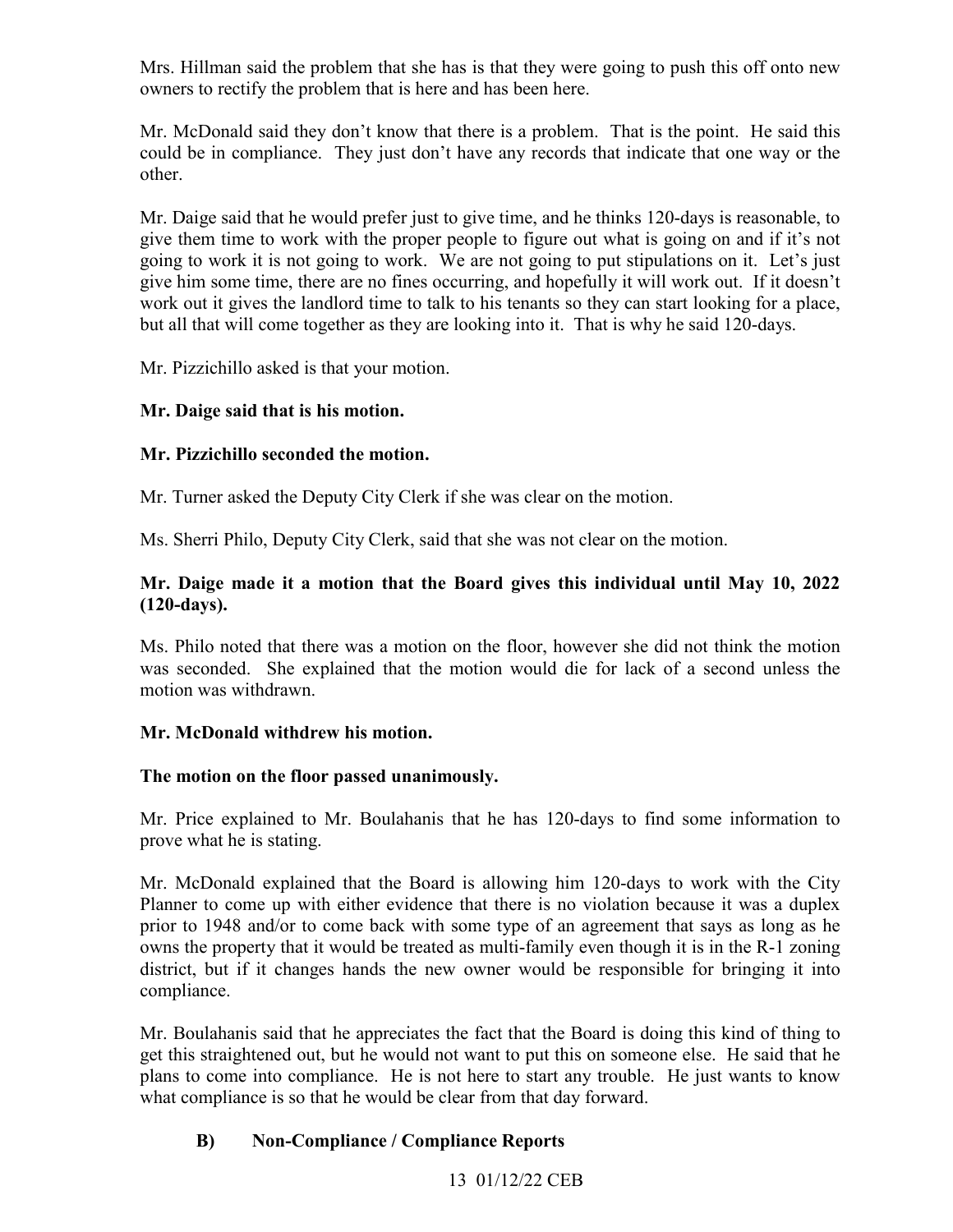## **Request for Board Order 1. Request for Board Order a. CASE #21-CE-12021 / 3348M**

 walkway without obtaining Code Compliance Certification – **VIOLATOR:** Jarrett T. Bass **VIOLATION:** Gravel added to drive, right-of-way, and new Code Sections  $64.05$  (a)(b)(10)(a) **VIOLATION ADDRESS:** 2316 19th Avenue, Vero Beach, Florida 32960 **(Failure to comply)** 

This item was pulled from today's agenda.

 Cove Lane community – Code Section 73.28  **(Failure to comply; Failure to pay \$50.00 civil penalty) b. CASE #21-CE-12046 / 3357M VIOLATOR:** Riomar Cove Homeowners Association, Inc. / Robert Lewis, Agent **VIOLATION:** Failure to maintain stormwater management structures and stormwater mitigation measures in the River **VIOLATION ADDRESS:** Riomar Cove Lane, Vero Beach, Florida

This item was pulled from today's agenda.

 **VIOLATION:** Vehicle restrictions on private property – Code **c. CASE #21-CE-12095 / 0308J VIOLATOR:** Kevin and Brittany Walsh Section 74-82 (a) **VIOLATION ADDRESS:** 1646 Highland Avenue, Vero Beach, Florida 32960 **(Failure to pay \$50.00 civil penalty)** 

 paid. Ms. McGee reported that the property is in compliance and the civil penalty has not been

**Mr. Price moved that the Board finds that there was a violation, the violation has been corrected and that the Board issues a Board order to pay the initial civil penalty of \$50.00. Mr. McDonald seconded the motion and it passed unanimously.** 

> Department – Code Section 22-181; 22-106 – Interior **d. CASE #21-CE-11761 / 3330M VIOLATOR:** Xinjing Yin **VIOLATION:** Interior demolition and alterations without a building permit from the Indian River County Building demolition and alterations without a building permit from the Indian River County Building Department **VIOLATION ADDRESS:** 2326 Bonita Avenue, Vero Beach, Florida 32962 **(Property found in compliance on November 22, 2021. The**

**initial civil penalty of \$50.00 has been paid. There are**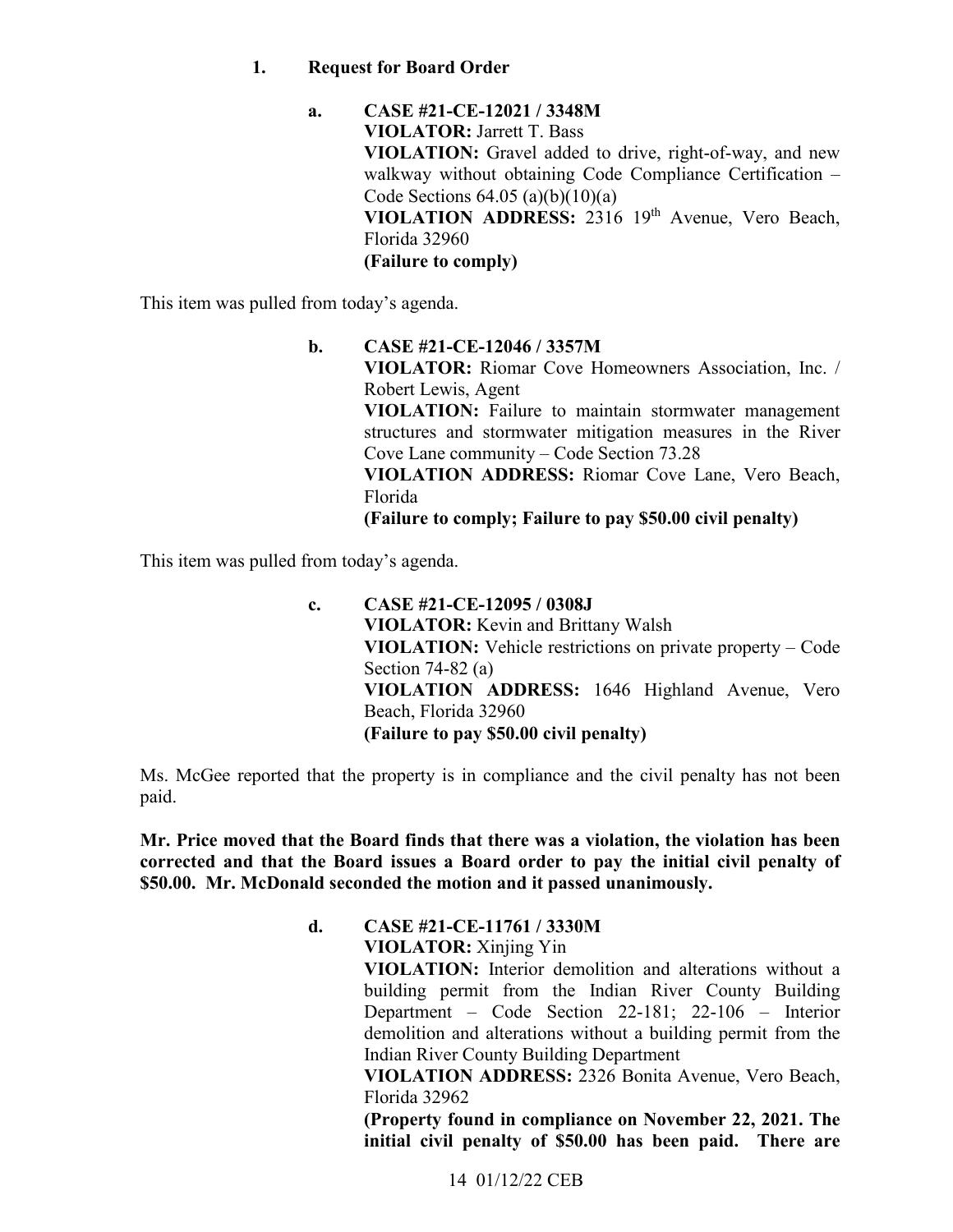#### **continuing penalties of \$50.00 per day that commenced on July 7, 2021, and continued through November 21, 2021, for a total of 138 days x \$50.00 per day for a total of \$[6,900.00](https://6,900.00), plus costs of recording and City Attorney fees)**

Ms. Sanderson requested that the Board finds that the property is in compliance as of November 22, 2021, to cease the continuing civil penalties as of November 21, 2021, and to pay the accrued continuing penalties and costs.

Ms. Xinjing Yin, property owner, who has been sworn in, reported that she has been working with an engineer, but he is very busy. She explained to him that she needed to get the work done because if it was not done within a certain amount of time that she would be fined. He told her that he would send a letter to the Code Enforcement Officer. She said that she submitted the letter to Ms. Sanderson, which was before the deadline to come into compliance.

Mr. Price said the Board gave her 60-days to come into compliance. However, she was not found in compliance until November 22, 2021, which was about 90-days.

Ms. Yin said that they were not able to get it done by the compliance date because the engineer was so busy.

she was aware of the delays. Mr. McDonald asked Ms. Sanderson if Ms. Yin was in communication with her. He asked if

presented the letter to the Board (on file in the City Clerk's office as Exhibit A). Ms. Sanderson reported that she received the letter from the engineer on October 21<sup>st</sup>, which stated that he had been retained and that everyone was busy. At this time, Ms. Sanderson

Mr. Price explained that because the property was not brought into compliance by the compliance date a lien was placed on the property. The Board cannot remove the lien, however it is possible that the City Council could.

 application process to request some type of lien reduction or some type of leniency on the Mr. Turner explained that she would have to appear before the City Council through an amount due. The Code Enforcement Board does not have that authority.

Mr. Pizzichillo asked who would she need to see.

Ms. Sherri Philo, Deputy City Clerk, reported that the application for a request for lien reduction is available on the City's website.

 Mr. Pizzichillo explained to Ms. Yin that she needs to do her due diligence and get the paperwork and follow through with it in order to appeal. He asked Ms. Yin if she understands.

Ms. Yin said a little.

Mr. Price asked Mr. Turner if the Board could make a recommendation to the City Council.

Mr. Turner answered no. He said there is nothing in the presentation to explain mitigation at this point. The only thing they have of record is the letter presented.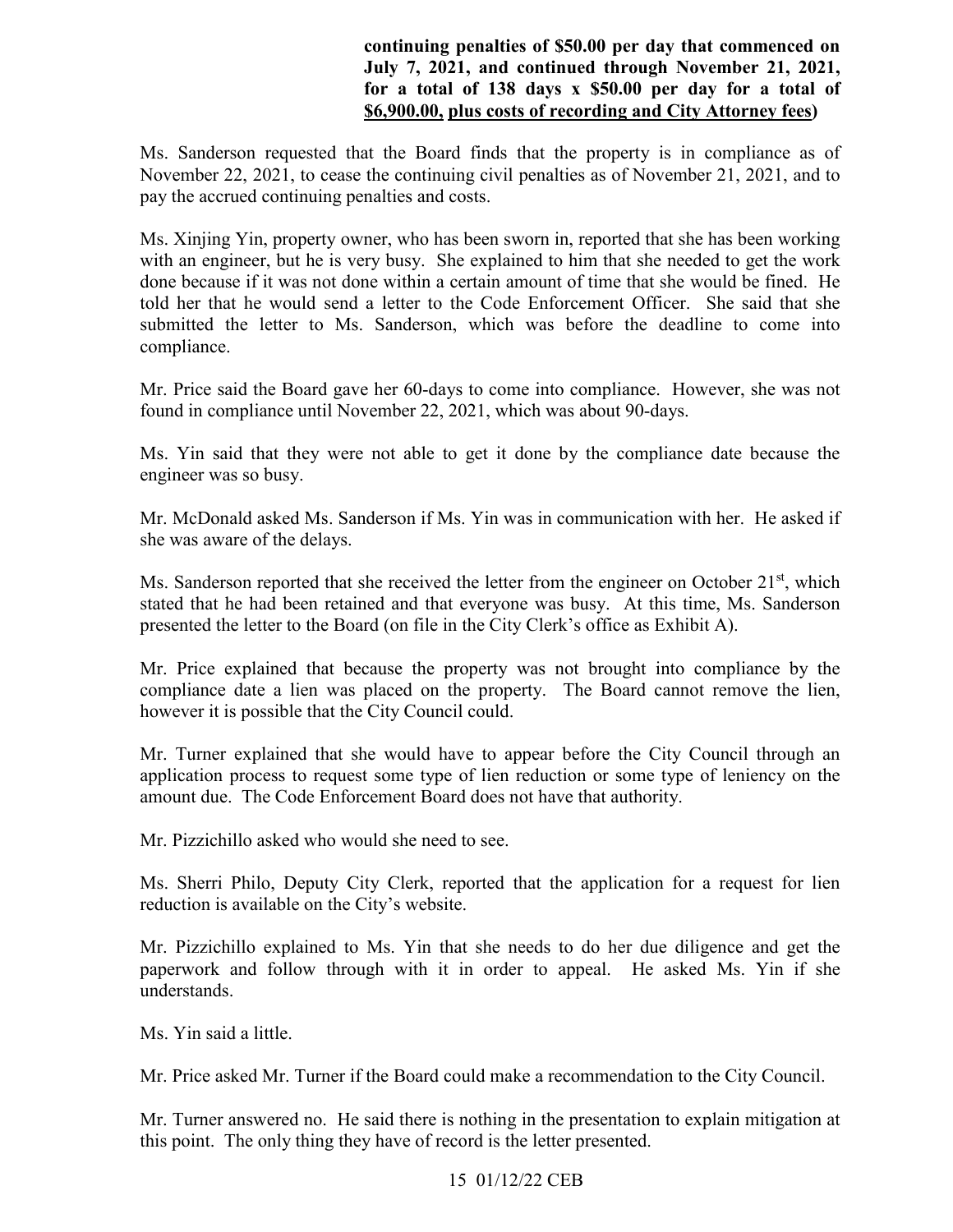Mr. Price explained to Ms. Yin that if she doesn't want to pay \$[6,900.00](https://6,900.00) in penalties, plus costs, then she needs to do the application and speak before the City Council.

 **McDonald seconded the motion and it passed unanimously. Mr. Price moved that the Board finds the property in compliance as of November 22, 2021, to cease the continuing penalties as of November 21, 2021, and to pay the continued penalties and costs and that the initial civil penalty has been paid. Mr.** 

Mr. Price explained to Ms. Yin that she does have other options and he would encourage her to pursue them.

> **VIOLATION ADDRESS:** 1413 25th Avenue, Vero Beach,  **(Property found in compliance on December 15, 2021. e. CASE #21-CE-12052 / 3361M VIOLATOR:** Kaleigh Rhea Ann Romine **VIOLATION:** Sanitary facilities violation; property occupied without water service – Code Sections 22-181; 302.1 Florida 32960 **There are continuing penalties of \$150.00 per day that commenced on October 27, 2021, and continued through and including December 14, 2021, for a total of 49 days x \$150.00 per day for a total of \$[7,350.00,](https://7,350.00) along with the initial civil penalty of \$150.00, the costs of enforcement of \$55.62, plus costs of recording and City Attorney fees.)**

 Ms. Sanderson reported that the property was found in compliance on December 15, 2021. She requested that the Board finds the property in compliance as of December 15, 2021, that they cease the continuing penalties as of December 14, 2021, and to pay accrued continuing penalties and costs.

 **2021, to cease the continuing penalties as of December 14, 2021, and to pay the accrued Mr. Price moved that the Board finds the property in compliance as of December 15, continued penalties and costs including the initial civil penalty of \$150.00. Mr. McDonald seconded the motion and it passed unanimously.** 

> **VIOLATION:** Public nuisance – weeds, grass, or undergrowth  **enforcement of \$61.38 has been paid. There are continuing f. CASE #21-CE-11986 / 3326M VIOLATOR:** Timothy B. Young at a height of more than 12-inches – Code Section 38-31  $(a)(b)(1)$ **VIOLATION ADDRESS:** 2512 Atlantic Boulevard, Vero Beach, Florida 32960 **(Property found in compliance on November 30, 2021. The initial civil penalty of \$250.00, along with the cost of penalties of \$250.00 per day that commenced on October 19, 2021, and continued through and including November 29, 2021, for a total of 42 days x \$250.00 per day for a total of \$[10,500.00.](https://10,500.00) The original Board order has not been recorded to date. Therefore, currently there are no costs of recording or City Attorney fees.**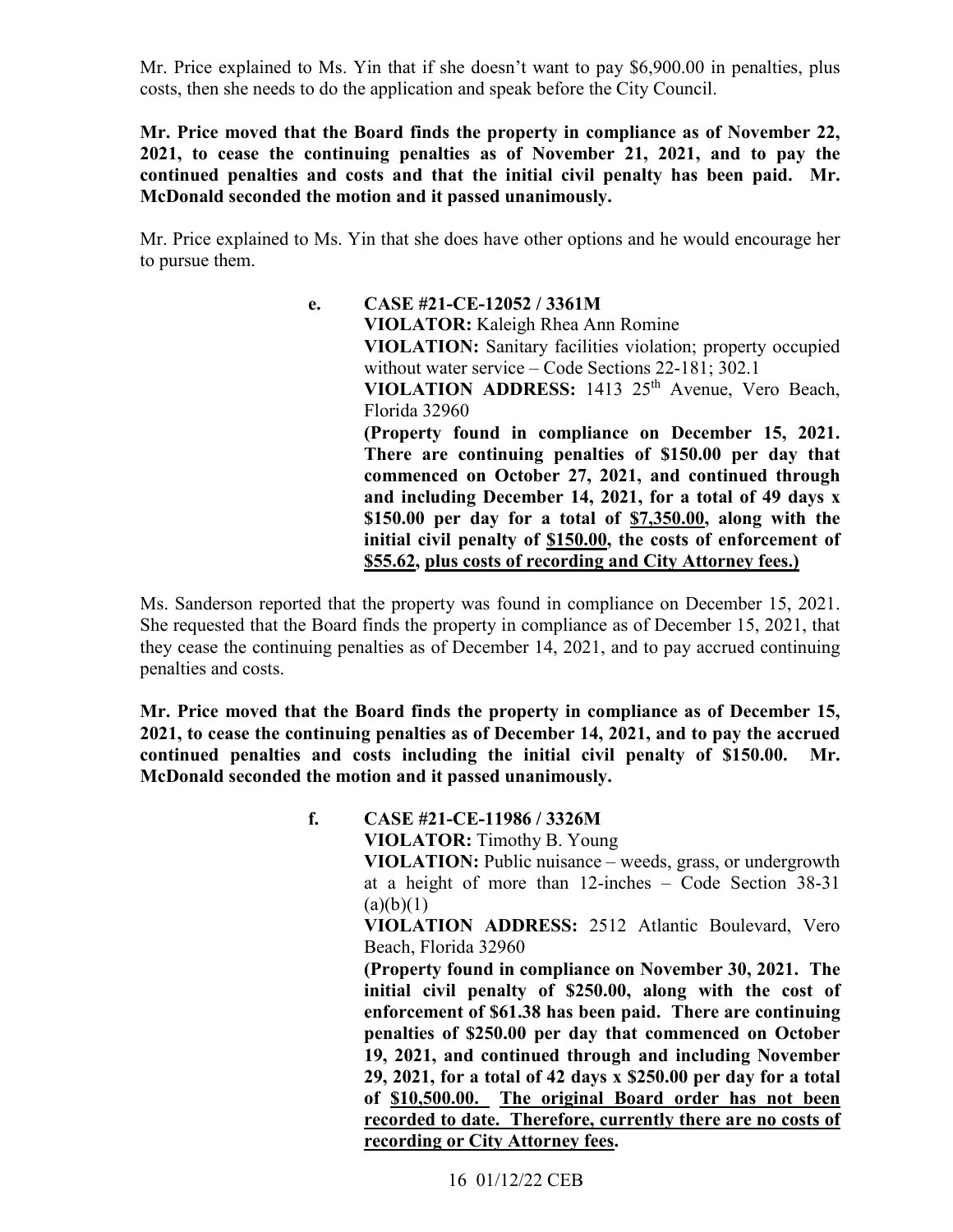Ms. Sanderson reported that the civil penalty and enforcement costs have been paid and the property has come into compliance. She requested that the Board finds the property in compliance as of November 30, 2021, to cease the continuing penalties as of November 29, 2021. She reported that Mr. Sullivan is present to speak on this case.

Mr. Price asked if the property is still in compliance.

Ms. Sanderson answered yes.

 his second cousin and suffers from severe anxiety. He reported that it has been years since he has been able to work. He has a lot of trouble communicating and a lot of the time he will not answer his door. Mr. Sullivan reported that he has some commercial property so what he said they are aware of some other fines and asked if there was a way out at this time. Mr. Charles Sullivan Jr., who has been sworn in, reported that Mr. Tim Young (violator) is did was put Mr. Young's property on their rotation in order to keep the grass mowed. He

Mr. Price thought there was a lien on the property.

Ms. Philo reported that there is not a lien on the property for this case in that the Board order has not been recorded.

Mr. Sullivan said there are liens that he is aware that the Board could not doing anything about, which he would need to appeal them to the City Council.

Mr. Price explained that they need to address each case separately.

 Ms. Sanderson recommended because of the other liens on the property, staff would support this since this Board order has not been recorded and that the Board understand the circumstances under which it was created.

Mrs. Hillman asked Mr. Turner if the Board could make a motion to wipe out the fine.

 mitigate a lien has to go before the City Council. If this is not under a lien status then there are things that the Board can do. He has not seen where penalties have been totally removed Mr. Turner said they could make a motion, but it may not be adopted. He said a motion to because there are costs.

Mr. Price said the costs have been paid.

would have to be argued. Ms. Sanderson said staff supports reducing it completely in that there are other cases that

Mr. Daige said that he was satisfied with what Ms. Sanderson just stated, as well as the statement from Mr. Sullivan that the property was going to be taken care of. He said if the Board can let this case go they should let it go.

 **Mr. Price moved that the Board finds that there was a violation, that the violation has been corrected and that the Board issues a Board order reducing the continuing penalties from [\\$10,500.00](https://10,500.00) to zero and that the civil penalties and enforcement costs have been paid. Mr. Daige seconded the motion and it passed unanimously.**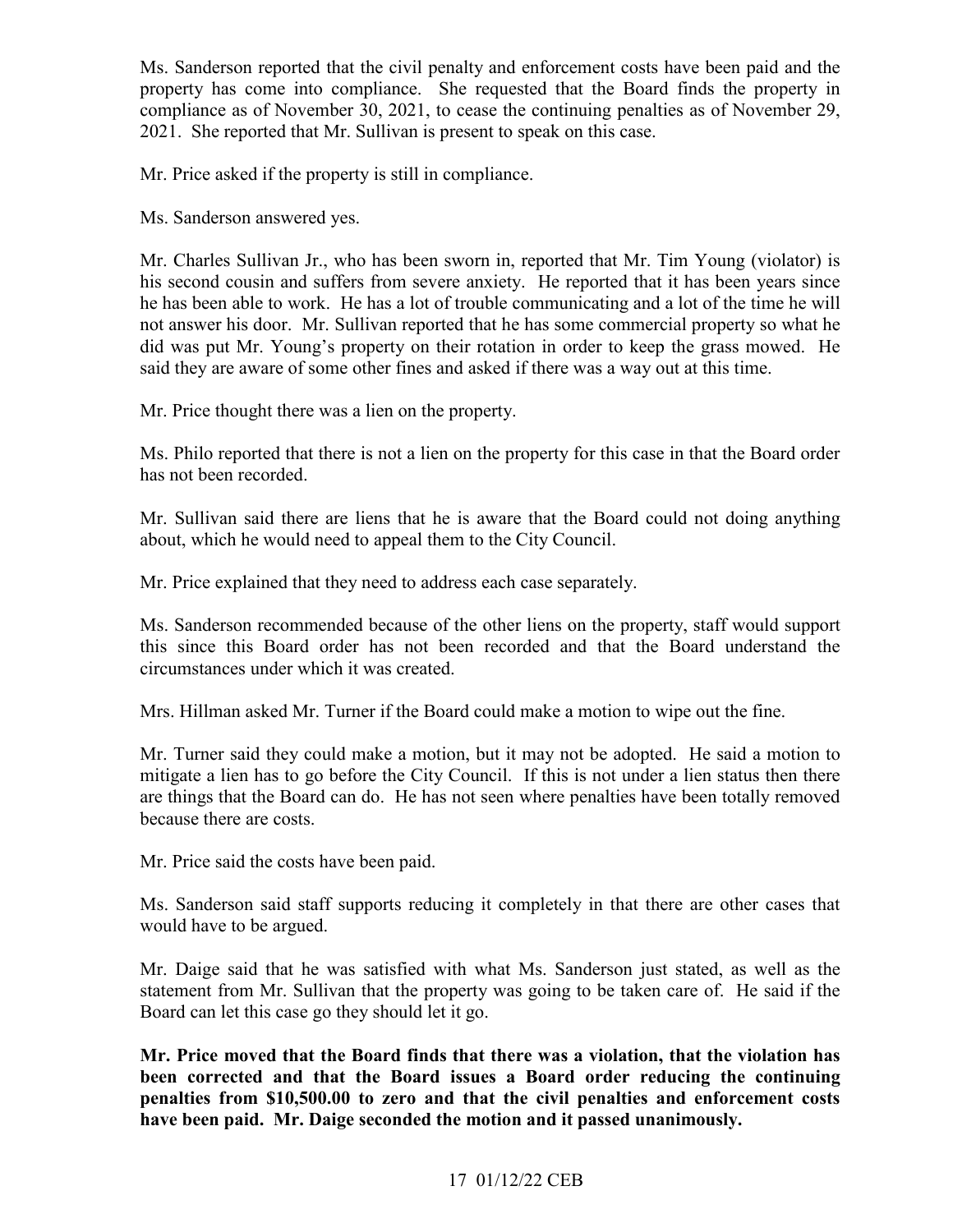Mr. Turner requested that they add to the motion that this case is closed.

**Mr. Daige moved that this case is closed. Mr. Pizzichillo seconded the motion and it passed unanimously.** 

> **VIOLATION:** Public nuisance – weeds, grass, or undergrowth (Property found in compliance on November 30, 2021. **g. CASE #19-CE-10417 / 2184M VIOLATOR:** Timothy B. Young at a height of more than 12-inches – Code Section 38-31  $(a)(b)(1)$ **VIOLATION ADDRESS:** 2512 Atlantic Boulevard, Vero Beach, Florida 32960 There are continuing penalties of \$100.00 per day that **commenced on October 15, 2019, and continued through and including November 29, 2021, for a total of 777 days x \$100.00 per day for a total of \$[77,700.00,](https://77,700.00) along with the initial civil penalty of \$100.00, the costs of enforcement of \$61.58, plus costs of recording and City Attorney fees.**

 continuing penalties, enforcement costs, recording costs, and City Attorney fees. Ms. Sanderson reported that the Board finds the property in compliance as of November 30, 2021, to cease the continuing penalties as of November 29, 2021, and to pay the accrued

#### **2021, that they cease the continuing penalties as of November 29, 2021, and to pay Mr. Price moved that the Board finds the property in compliance as of November 30, accrued continuing penalties and costs, along with the initial civil penalty and enforcement costs. Mr. McDonald seconded the motion and it passed unanimously.**

 Mr. Price explained to Mr. Sullivan that there is an appeal form to fill out to go before the City Council.

| h. | CASE #21-CE-11717 / 3326M                                                                                                                                                 |
|----|---------------------------------------------------------------------------------------------------------------------------------------------------------------------------|
|    | <b>VIOLATOR:</b> Timothy B. Young                                                                                                                                         |
|    | VIOLATION: Public nuisance – weeds, grass, or undergrowth                                                                                                                 |
|    | at a height of more than $12$ -inches – Code Section $38-31$                                                                                                              |
|    | (a)(b)(1)                                                                                                                                                                 |
|    | VIOLATION ADDRESS: 2512 Atlantic Boulevard, Vero                                                                                                                          |
|    | Beach, Florida 32960                                                                                                                                                      |
|    | (Property found in compliance on November 30, 2021.                                                                                                                       |
|    | There are continuing penalties of \$150.00 per day that<br>commenced on July 5, 2021, and continued through and<br>including November 29, 2021, for a total of 148 days x |
|    | \$150.00 per day for a total of $22,200.00$ , along with the                                                                                                              |
|    | initial civil penalty of \$150.00, plus costs of recording and                                                                                                            |
|    | <b>City Attorney fees.</b>                                                                                                                                                |

Ms. Sanderson requested that the property be found in compliance as of November 30, 2021, to cease the continuing penalties November 29, 2021, and to pay the accrued civil penalties, recording costs and City Attorney fees.